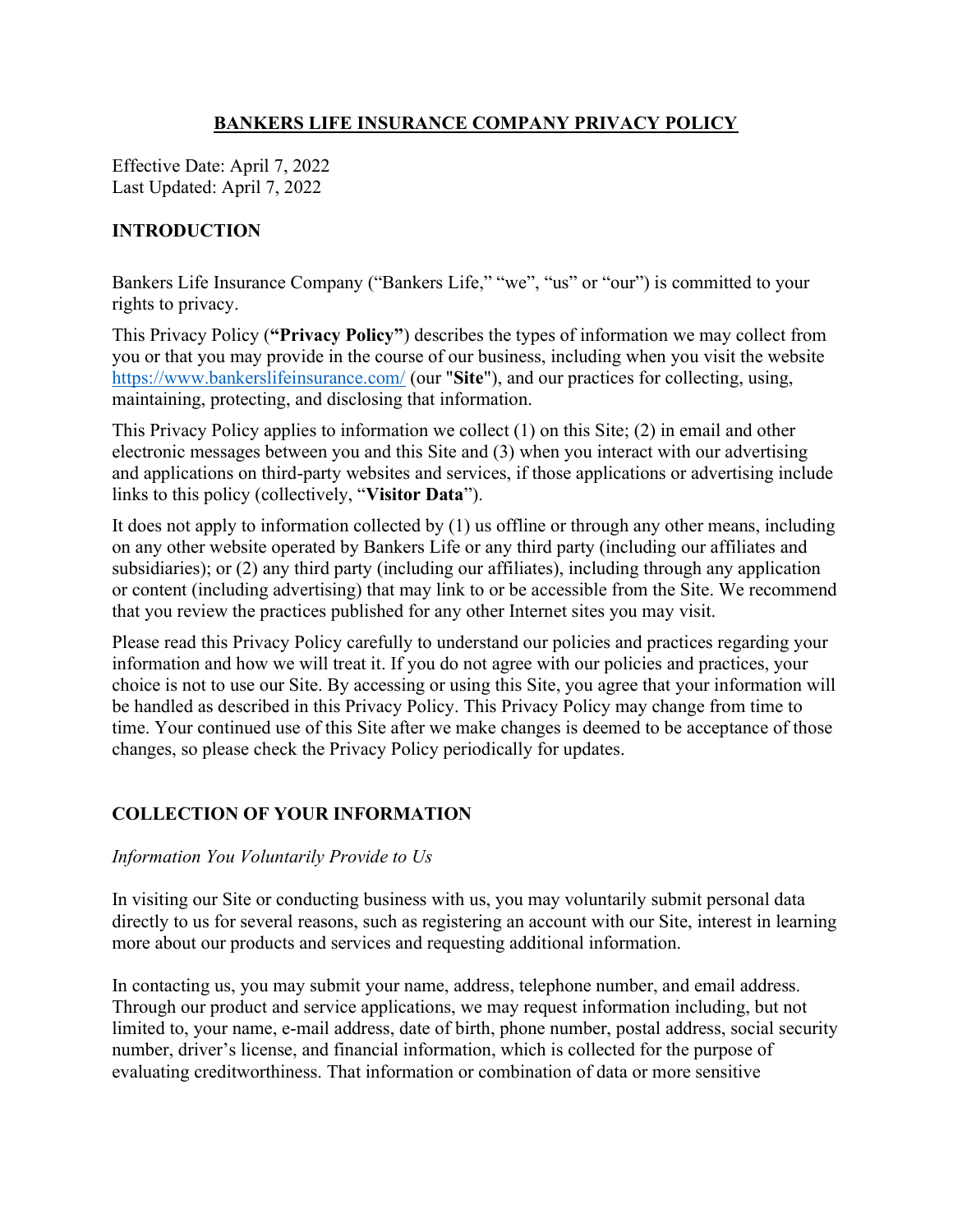information may be used to identify you (together, "Personal Data"). Most of the Personal Data we receive from you is publicly available, but it will be protected as set forth below.

You can visit us on our Site without sharing information about yourself. We do not collect your Personal Data unless you willingly provide it to us. You may choose not to provide us with Personal Data by not communicating that information to us. However, you may be unable to access certain services and features if those services and features require Personal Data to function. In general, some Personal Data about you is required for you to use our services.

If you have Personal Data or confidential information to relay to our company that you do not want to relay over the internet or via email, you may do so by postal mail at the address given below, or you may call our Customer Service team at 1.833.658.2840.

Bankers Life Insurance Company c/o Noble Consulting Services, Inc. 211 N. Pennsylvania Street, Suite 2350 Indianapolis, IN 46204

#### Information We Collect

When accessing our Site, Bankers Life will learn other information about you during your visit.

To administer our systems and Site and make improvements to them, we may record nonpersonal information about your Site access, such as the internet protocol (IP) address and associated domain name sever (DNS), websites visited before and after visiting the Site, and the browser software you are using to access the Site.

Similar to other commercial websites, our Site utilizes a standard technology called "cookies" and web server logs to collect information about how our Site is used. Information gathered through cookies and web server logs may include the date and time of visits, the pages viewed, time spent at our website, the websites visited just before and just after our website, and your IP address. This is discussed more in the "Information We Collect Through Automatic Data Collection Technologies and Cookies" section.

If you choose to correspond with us through email, we may retain the content of your email messages together with your email address and our responses. We provide the same protections for these electronic communications that we employ in the maintenance of information received online, mail and telephone.

### HOW WE USE YOUR INFORMATION

We use the Personal Data you provide to:

- (1) present our Site and its contents to you;
- (2) provide you with our products or services;
- (3) deliver you personalized content and product offerings;
- (4) establish, manage, and terminate business relations with you;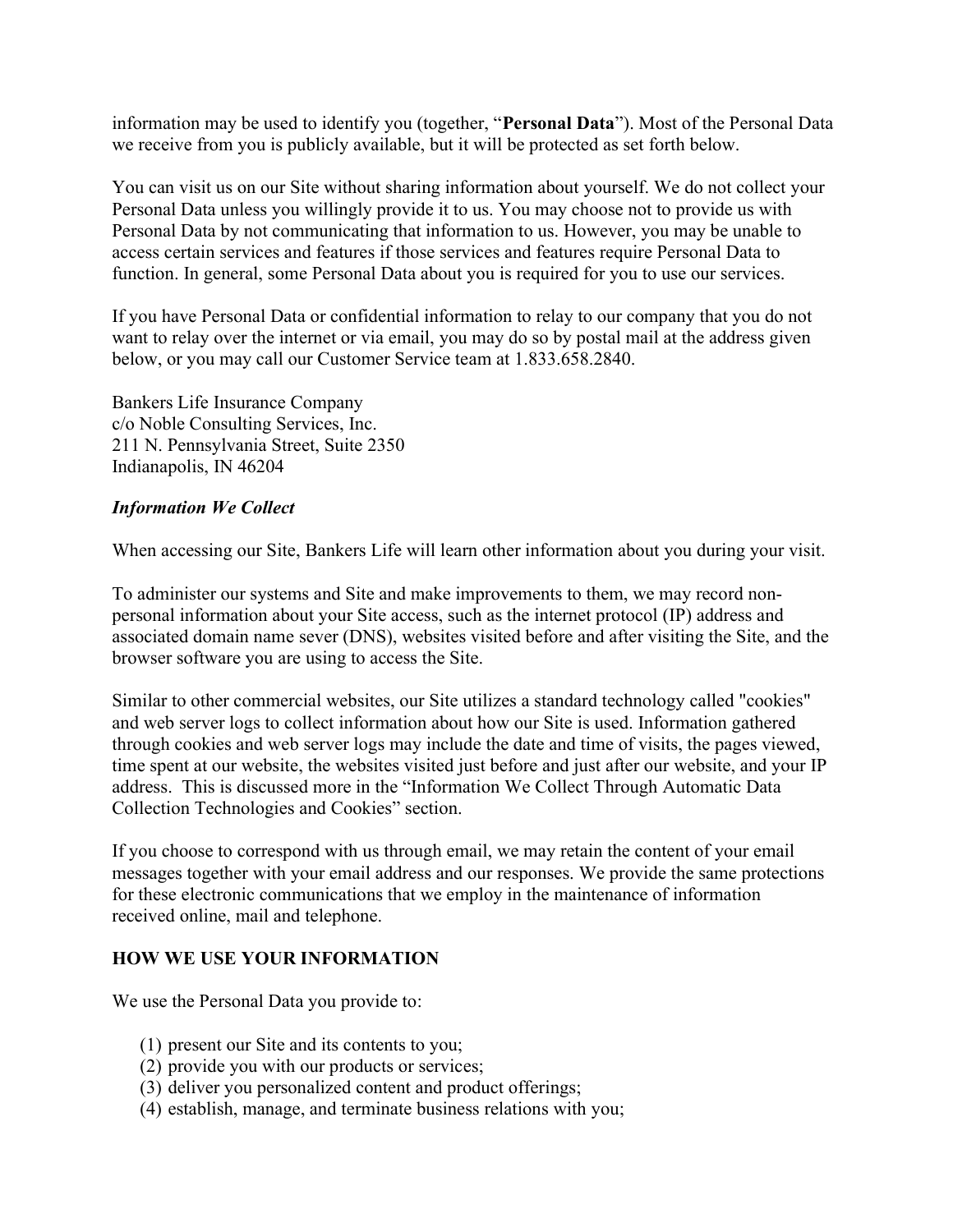- (5) in any other way we may describe when you provide the information;
- (6) for any other purpose with your consent; or
- (7) as required for legal compliance or other lawful purposes.

Your Personal Data may also be used to communicate with you by e-mail or telephone, and send you marketing materials if you choose to opt-in to such campaigns, of which you may opt-out of at any time.

Bankers Life seeks your consent before contacting you via telephone and email.

#### Telephone

By contacting Bankers Life via telephone you are authorizing Bankers Life and/or its service providers to contact you at the number you provided to Bankers Life via telephone regarding your business with us. We acknowledge that this consent may be revoked at any time, but that until such consent is revoked, you may receive calls from Bankers Life.

#### Email

Specifically, by providing your contact information or by clicking the box labeled "Submit" where you provide your policy number, first name, last name, and/or email address when registering for an account on our Site, you are authorizing Bankers Life and/or its service providers to contact you via email. We may collect and send you email for the following purposes but will always accurately identify ourselves and use truthful and accurate subjects and information.

- Send general information and answer questions and queries.
- Provide product and service updates and information.
- Engage in marketing activities.
- Determine collaboration or partnership interest/opportunities of mutual interest.

We have provided an "Unsubscribe" link at the bottom of any such email or communication and will promptly fulfill your request to opt-out/unsubscribe to these communications.

### INFORMATION WE COLLECT THROUGH AUTOMATIC DATA COLLECTION TECHNOLOGIES AND COOKIES

When using our Site, we may use automatic data collection technologies to collect certain information about your equipment, browsing actions, and patterns, including:

- (1) Details of your visits to our Site, including traffic data, location data, logs, and other communication data and the resources that you access and use on the Site.
- (2) Information about your computer and internet connection, including your IP address, operating system, and browser type.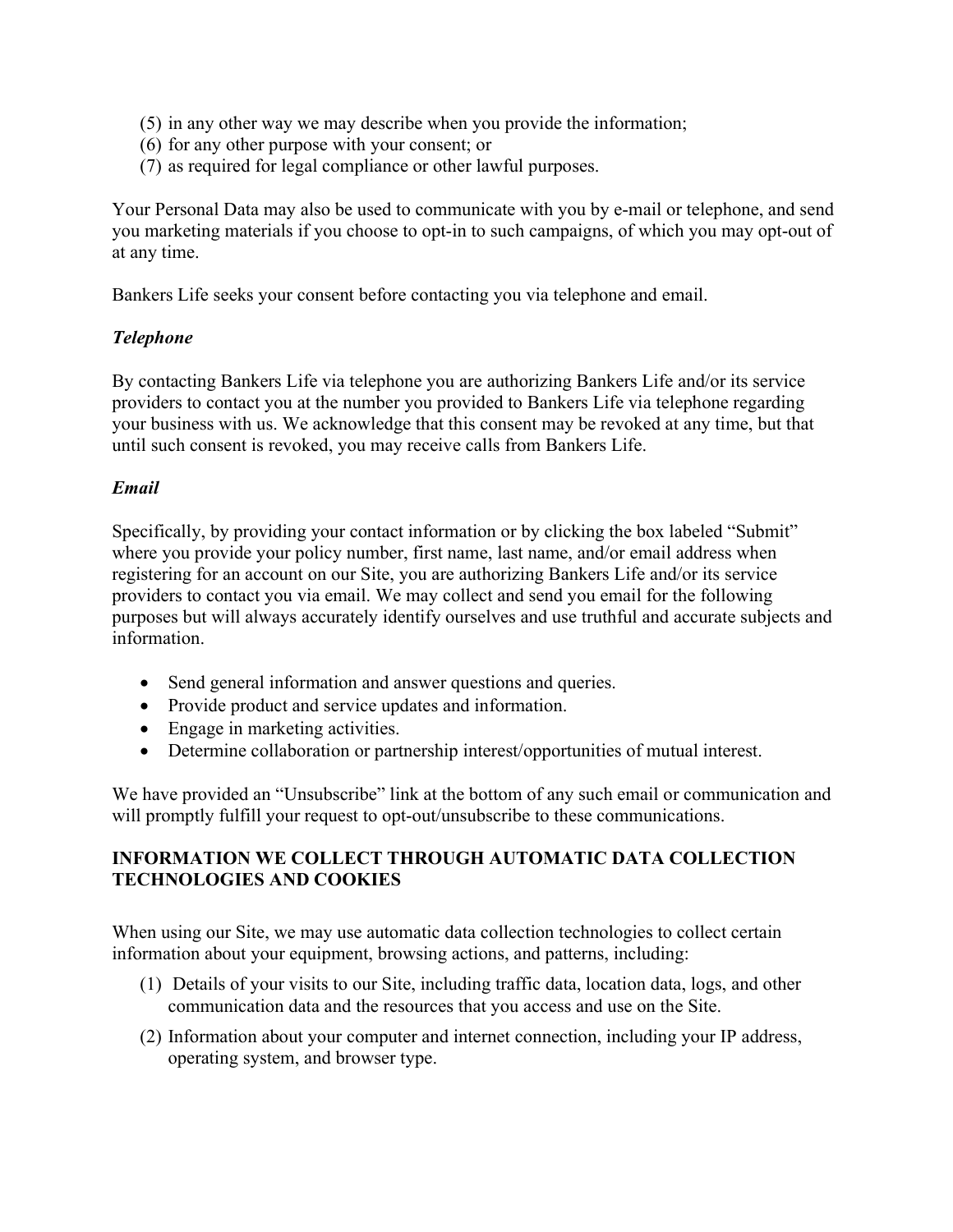The technologies we use for this automatic data collection may include cookies (or browser cookies), flash cookies, or web beacons. A cookie is a very small text document, which often includes an anonymous unique identifier. When you visit a website, that website's computer asks your computer for permission to store this file in a part of your hard drive specifically designated for cookies. Each website can send its own cookie to your browser if your browser's preferences allow it, but (to protect your privacy) your browser only permits a website to access the cookies it has already sent to you, not the cookies sent to you by other sites. Cookies enable the website or service providers systems to recognize your browser and capture and remember certain information.

You do not need to have the ability to accept cookies turned on in your browser to visit our Site. You can optionally refuse cookies by setting your browser (1) to decline them automatically or (2) to give you the choice of declining or accepting the placement of cookies from the Site.

# WEBSITE ANALYTICS

We may partner with third-partner vendors such as Google Analytics, and others, to understand visitor traffic and navigation preferences for Bankers Life's Site. By visiting our Site you consent to the collection and use of information by these third-party vendors. We do not transfer personal information to these third-party vendors. You may opt out of Google Analytics by installing the Google Analytics Opt-out Browser Add-on, available at https://tools.google.com/dlpage/gaoptout.

# THIRD PARTIES AND INFORMATION WE SHARE

Other than as set forth in this Privacy Policy, Bankers Life will not obtain Personal Data about you when you visit our Site, unless you choose to provide such information to us, nor will such information be sold or otherwise transferred to unaffiliated third parties without the approval of the user at the time of collection.

We may disclose your Personal Data when legally compelled to do so, in other words, when we, in good faith, believe that the law requires it or for the protection of our legal rights. We may also link to other websites which are controlled by third parties. These third-party websites are not under Bankers Life's control. Thus, once you have clicked these links and are on the third-party websites, you and your data are subject to the privacy notices or privacy policies of the third parties and not Bankers Life. Once navigating away from Bankers Life's Site, we recommend you take the opportunity to familiarize yourself with your rights under any thirdparty privacy notice. In the event of a merger, divestiture, restructuring, reorganization, dissolution, or other sale or transfer of Bankers Life's assets, you acknowledge that your Personal Data may be among the assets transferred. You acknowledge that such transfers may occur, and that any acquirer may continue to process your Personal Data as noted in this Privacy Policy.

Additionally, third party vendors may help us administer our Site, communicate with you or others, comply with regulations, or deliver services. We may share your data with them in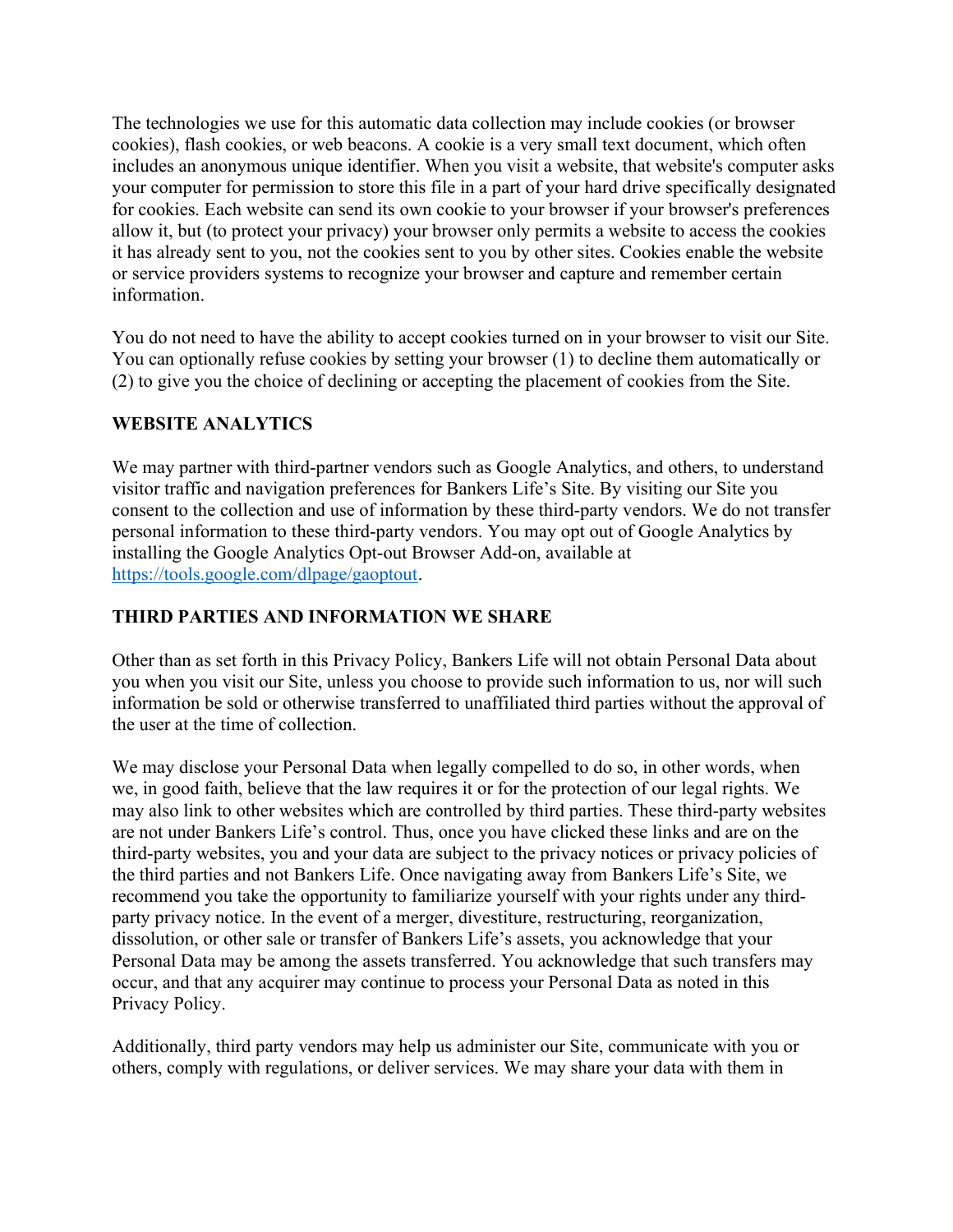support of any of these goals. However, prior to doing so, we obtain assurances from our vendors that they will safeguard your Personal Data.

## YOUR CHOICES, ACCESS, CORRECTION, AND DELETION

To process your Personal Data, we typically rely upon your consent, contract performance, our legitimate business interest, or compliance with law. You may object to or restrict our processing of your Personal Data. You may withdraw any prior consent you may have given to process Personal Data at any time.

Should you wish to access or amend any Personal Data you may have provided us or if you wish to request deletion, please contact us at  $n$ crehab@noblecon.net. Your Personal Data will be deleted or blocked from our database at your request.

We do not control third parties' collection or use of your information to serve interest-based advertising. However, these third parties may provide you with ways to choose not to have your information collected or used in this way. You can opt out of receiving targeted ads from members of the Network Advertising Initiative ("NAI") on the NAI's website.

# HOW WE PROTECT YOUR INFORMATION

We use administrative, technical, and physical security measures to help protect your Personal Data. While we have taken reasonable steps to secure the Personal Data you provide to us, please be aware that despite our efforts, no security measures are perfect or impenetrable. We also use encryption on certain areas of our website, and on other areas, we do not use encryption. As such, Bankers Life cannot and does not warrant the security of your Personal Data.

Email is not recognized as a secure medium of communication. For this reason, we request that you do not send private information to us by email. However, doing so is allowed, but at your own risk. Please use your best judgment when sending confidential and/or personal information via the internet or email. An email may be copied, altered, or destroyed. Some networks may use a secure website to protect your privacy, while others may not.

Some of the information you may enter on our Site may be transmitted securely via a secure medium known as Secure Sockets Layer, or SSL. Credit card information should never be transmitted via email.

### RIGHTS OF CERTAIN TYPES OF USERS

Subject to local law, you may have certain rights with regard to your Personal Data. These rights may include the following rights to (1) access or rectify your Personal Data or request its deletion, (2) request a restriction on the processing of your Personal Data, (3) object to the processing of your Personal Data, or (4) exercise other rights with respect to your Personal Data.

To learn more about the Personal Data we collect about you or the rights you may have, please contact us at ncrehab@noblecon.net or 1.833.658.2840. While we strongly encourage you to first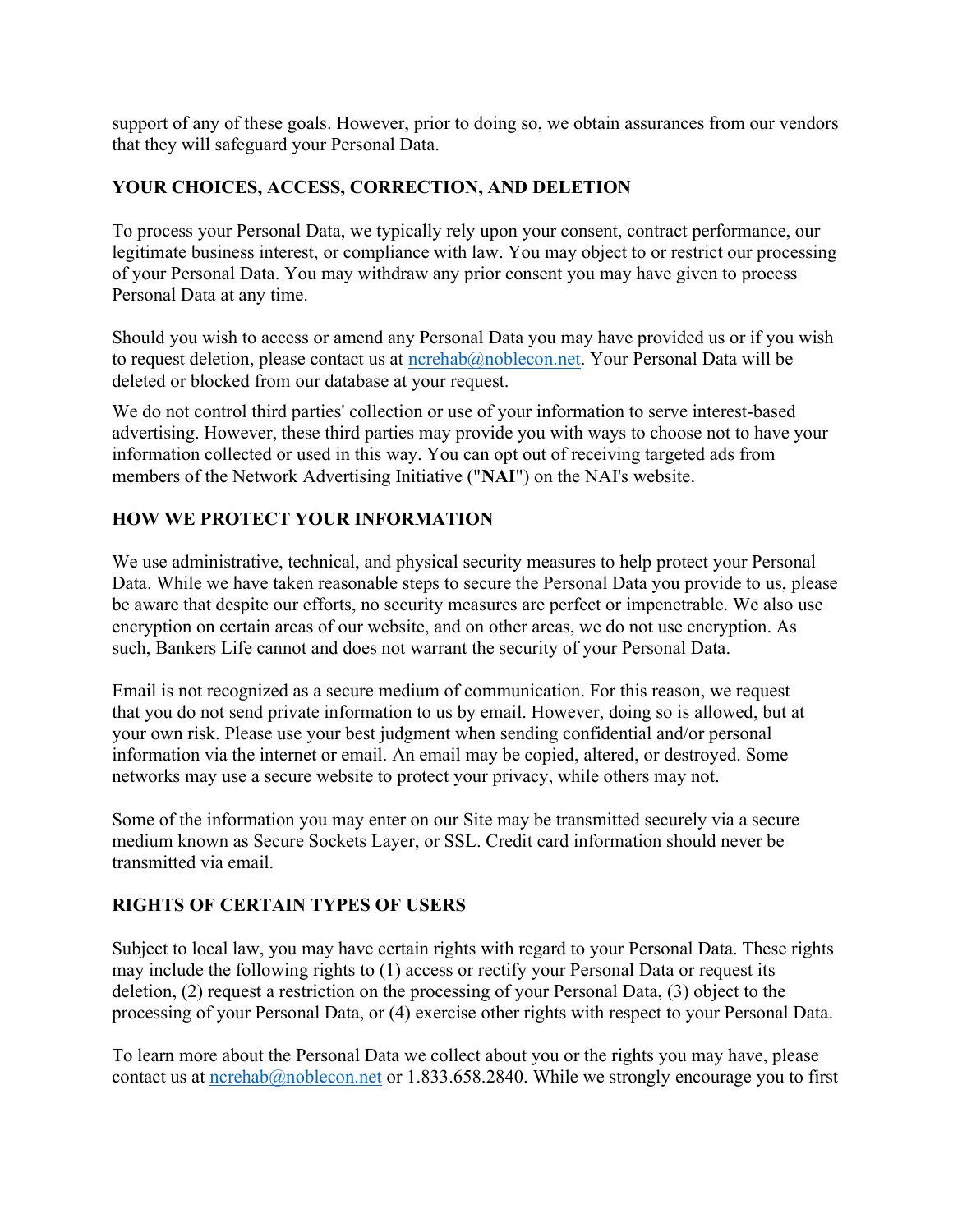raise any questions or concerns about your Personal Data directly with us, you may have a right to lodge a complaint with the relevant supervisory authority.

## EUROPEAN ECONOMIC AREA/EUROPEAN UNION (EU)

Bankers Life's headquarters and offices are in the United States and we do not intentionally target European visitors to our website and do not receive EU Personal Data directly from individuals. For any Personal Data submitted via the Site, we take the protections listed above that comply with the EU General Data Protection Regulation 2016/679/EU ("GDPR") regarding the collection, use, and retention of Personal Data from the EU member countries and Switzerland.

# CALIFORNIA

This section addresses our privacy practices governed by the California Consumer Privacy Act ("CCPA") with respect to personal information we collect or obtain about California residents who are covered by the CCPA.

We maintain administrative, technical and physical safeguards designed to protect personal information against accidental, unlawful or unauthorized destruction, loss, alteration, access, disclosure or use.

This section applies to you if you are a California resident who has not obtained or sought to obtain a product or service from Bankers Life. This section also applies to you if you are a California resident who has applied for a position with, or been recruited by, Bankers Life.

If you do not fall within the categories described above and are a customer of Bankers Life, an insured or beneficiary under a policy, or have sought to obtain a product or service from Bankers Life, our Privacy Policy applies to you.

When you visit any part of our Site, our Privacy Policy applies.

### Sources and Categories of Personal Information We Collect

When you visit our Site, we may collect personal information directly from you. The categories of personal information we may collect from you when you visit our Sites are described in the "COLLECTION OF YOUR INFORMATION" section of our Privacy Policy.

We may also collect personal information directly from you and from other sources through offline means. This includes contact information (such as name, postal address, email address and telephone number), resume information (such as education, professional or employmentrelated information), commercial information, publicly available information and demographic information, from public sources and third parties (such as data aggregators) who help facilitate our marketing, analytics and recruiting efforts. When appropriate, we may use some of this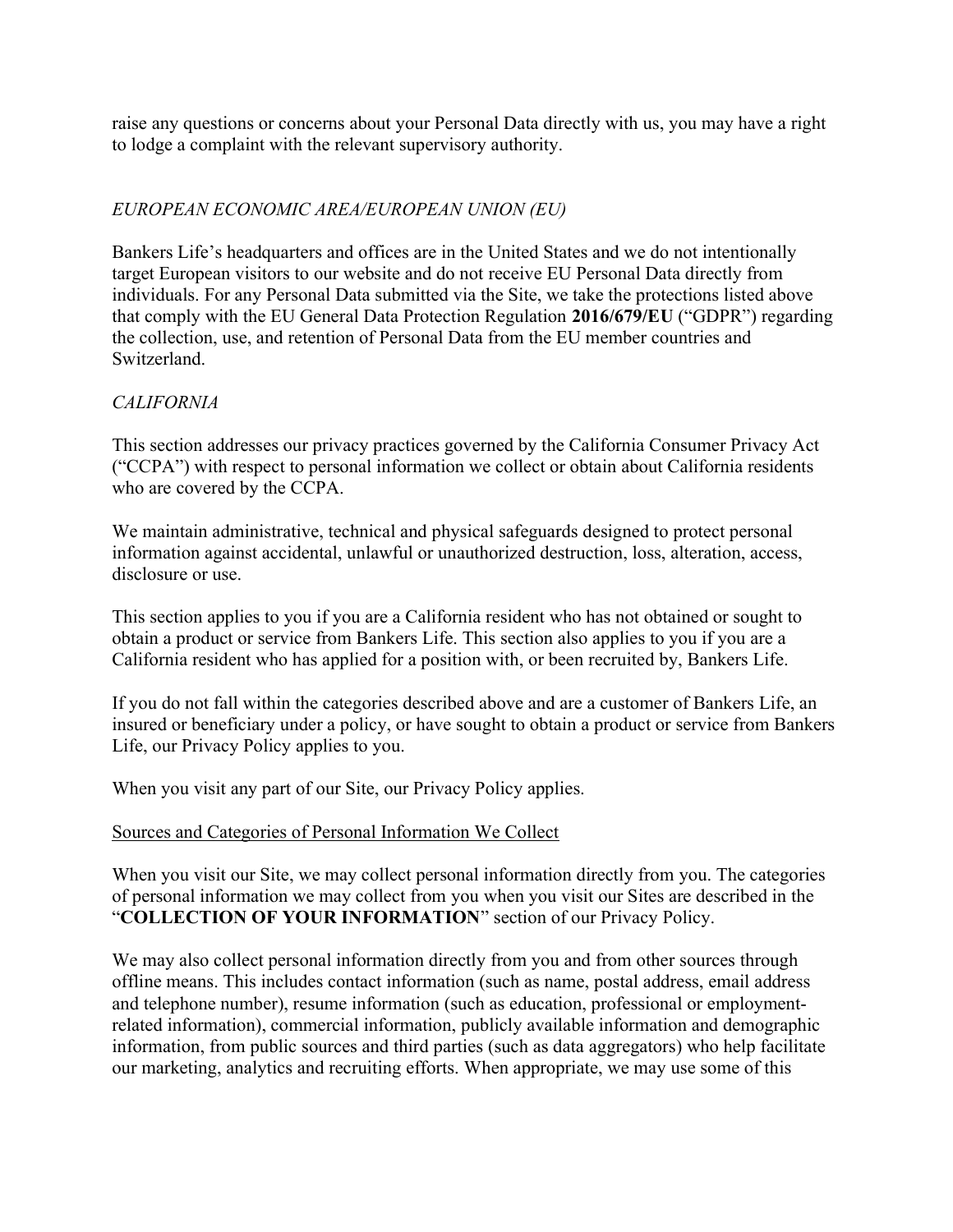information to draw inferences about your preferences, so we can better tailor our marketing, advertising and recruiting efforts.

#### Business or Commercial Purposes for Collecting Personal Information

We use the personal information you provide to us through our Sites for various business or commercial purposes. The purposes for which we use this personal information are described in the "HOW WE USE YOUR INFORMATION" section of our Privacy Policy.

We use the personal information we collect about you through offline means to: provide you information about our products and services; conduct marketing and advertising; perform market research; perform data analytics; help enhance or improve our products and services; manage our recruiting efforts and career opportunities; prevent fraud; and perform IT and administrative support functions.

#### Categories of Third Parties with Whom We Share Personal Information

Bankers Life does not sell your personal information (including the personal information of minors under the age of 16).

We may disclose your personal information to our subsidiaries and affiliates, and service providers, so we can provide you information about our products and services, as well as perform various business functions, such as data analytics, marketing and advertising, market research, mailings, recruiting and hiring, fraud prevention, and other IT and administrative support functions. The personal information disclosed to them may include your contact information (such as name, postal address, email address and telephone number), and demographic information. We do not authorize our service providers to use or disclose the information except as necessary to perform services or functions on our behalf, or to comply with legal requirements.

We also may share personal information with third parties (1) if we are required to do so by law or legal process (such as a court order or subpoena); (2) in response to requests by government agencies, such as law enforcement authorities; (3) to establish, exercise or defend our legal rights; (4) when we believe disclosure is necessary or appropriate to prevent physical or other harm or financial loss; (5) in connection with an investigation of suspected or actual illegal activity; or (6) in the event we sell or transfer all or a portion of our business or assets (including in the event of a reorganization, dissolution or liquidation).

#### Rights Under the CCPA and How to Exercise Them

If you are a California resident whose personal information is covered by the CCPA and this section, you may have certain rights under the CCPA as listed below. We will comply with your request in accordance with, and to the extent permissible under, applicable law.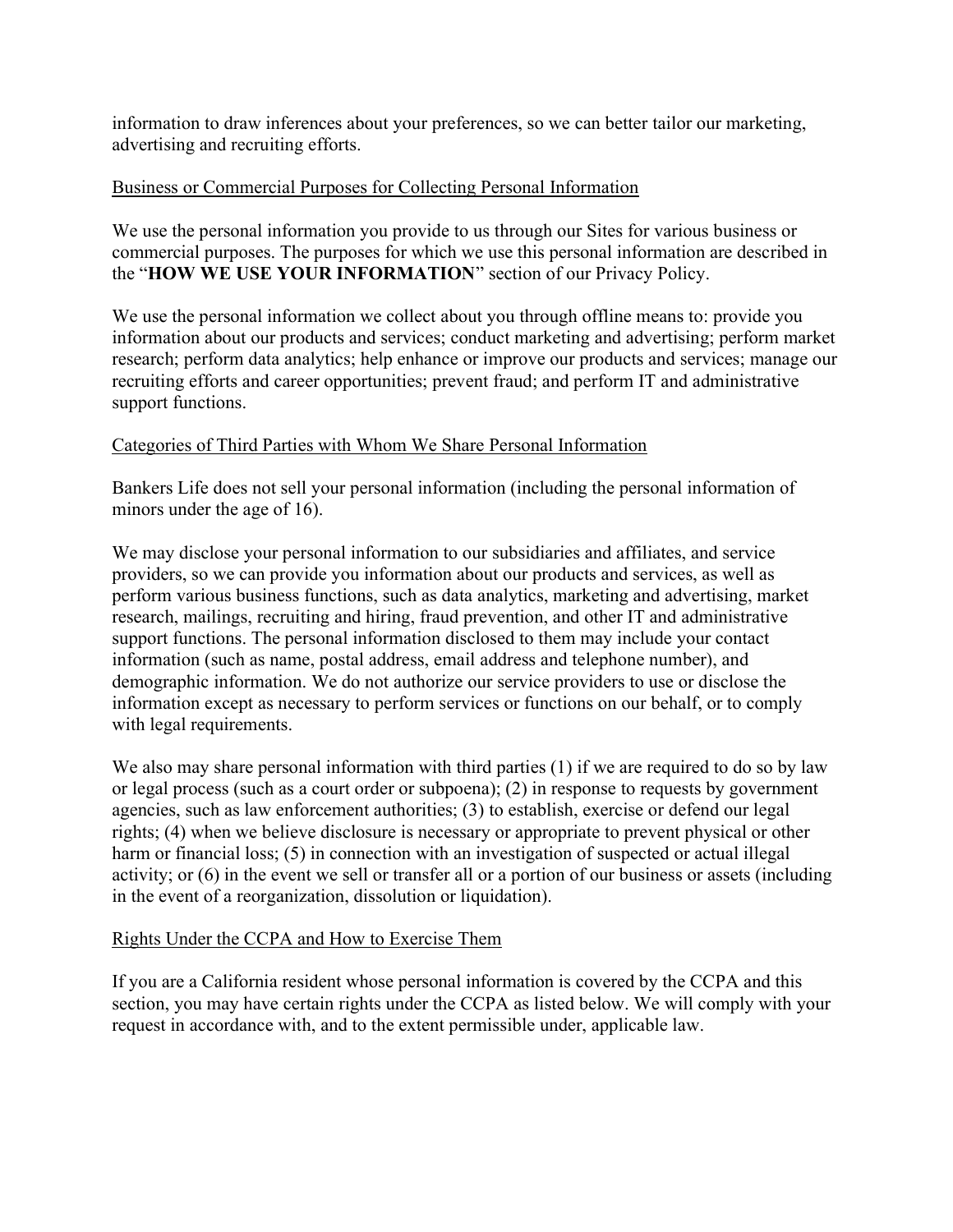### Access

You have the right to request that we disclose to you the following information about the last 12 months:

- 1. The categories and specific pieces of personal information we have collected about you;
- 2. The categories of sources from which your personal information was collected;
- 3. The business or commercial purpose for collecting or selling your personal information (we do not sell your personal information); and
- 4. The categories of third parties with whom we have shared your personal information.

# Deletion

You have the right to request that we and our service providers delete any personal information which we have collected from you. We and our service providers will not delete your personal information if it is necessary or permissible for us or our service providers to maintain the personal information pursuant to the CCPA or other applicable law.

### Information About Our Sharing of Personal Information

You have the right to request that we disclose to you the following information about the last 12 months:

- 1. Whether we have sold your personal information (please note that we do not sell your personal information); and
- 2. The categories of personal information we have disclosed about you for a business purpose and the categories of third parties to whom the personal information was disclosed.
- 3. You can exercise your rights listed above, or reach out to us with questions or concerns about our privacy policies and practices, by calling us at 1.833.658.2840 or by emailing us at ncrehab@noblecon.net. Note that, pursuant to the CCPA, you will not receive discriminatory treatment from us if you choose to exercise any of your CCPA rights.

When you submit a CCPA request, we will ask you to provide certain verification information, such as your name, phone number, postal address, email address, and date of birth. This information will be used to help us detect potential fraud, verify your identity, and fulfill and respond to your request. Upon receiving a CCPA request, we will call you using the phone number you provide to request your Social Security Number to further verify your identity and answer a few authentication questions required by the third-party identity verification service we use to assist in this process. We will not store or use this information for any other purpose.

If you decide to designate an authorized agent (other than through power of attorney) to submit a CCPA request on your behalf, we require that you provide the authorized agent written permission to do so and verify your own identity through the process described in the paragraph above. We also require the authorized agent to submit proof that you have authorized them to act on your behalf.